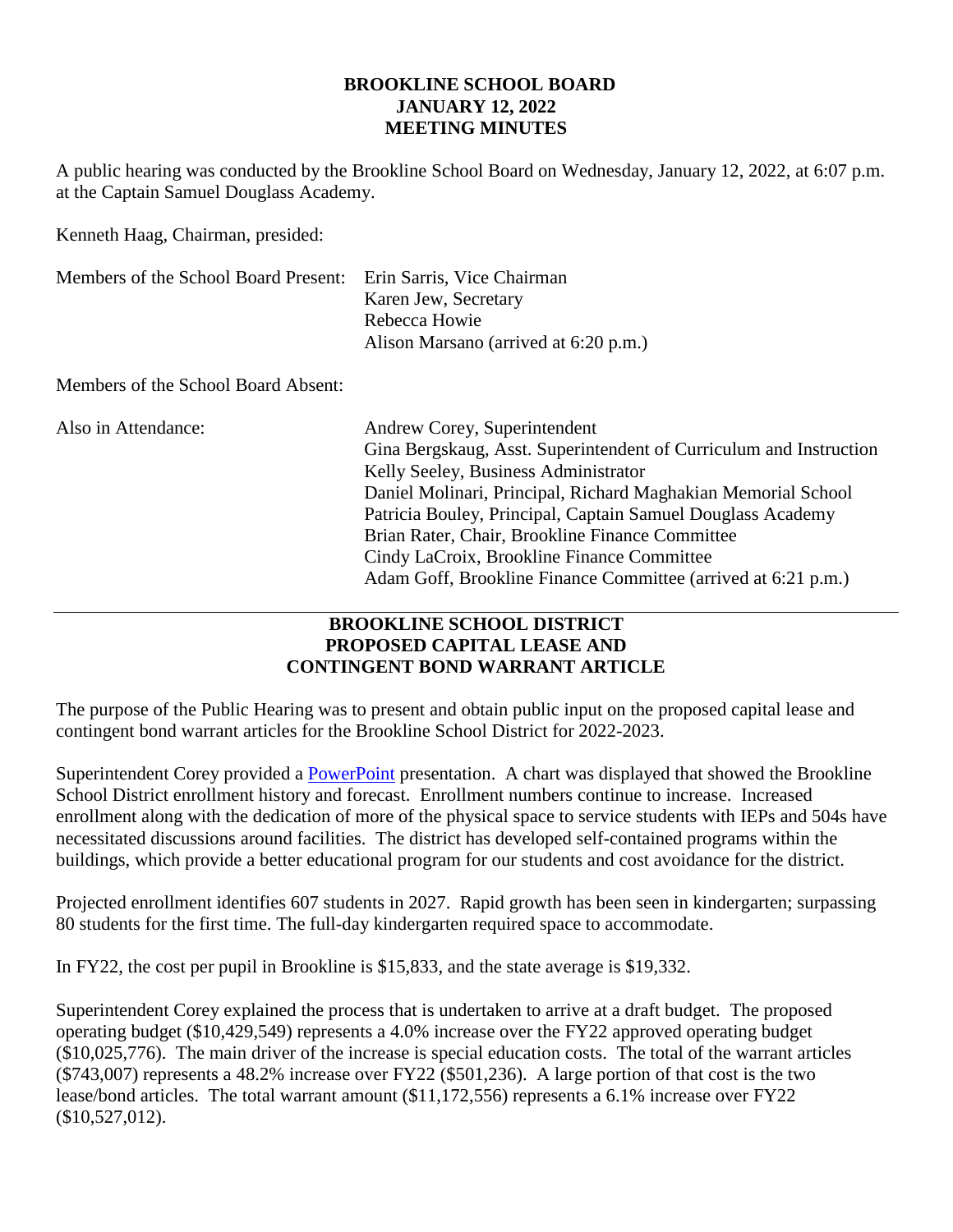#### Brookline School Board – Public Hearing 2 01/12/2022

Addressing the tax cap calculation Superintendent Corey noted local revenue (\$906,000) represents a 10.1% increase over FY22, State Aid Grant (\$2,427,947) a 11.4% increase, and Retained State Tax (\$465,676) a 24.8% decease. Total Tax Effort (\$7,372,933) represents a 6.8% increase over FY22 (\$6,906,404).

In accordance with the Tax Cap, the percent of increase cannot exceed 8%. The prior year fund balance has been removed per RSA 32:5-b 1-a. The Brookline School District returned approximately \$530,000 of unreserved fund balance to the tax base to be used to offset what has to be raised in taxes to support the FY23 budget.

The following overview was provided: Article 1 is elections. Article 2 is the capital lease (\$177,500 payments due in FY23 on an 18-year lease) for energy/enrollment, and EOL renovations. Article 3 is the lease contingency bond (\$37,500 amount payable in FY23 on a \$1.5 million lease), if article 2 were not to pass, this would ensure ADA compliance. Article 2 is a lease (equipment costs) requiring a simple majority to pass where a bond (structural projects) requires a three-fifths vote to pass. The \$37,500 cost in FY23 only represents a half year's interest.

Article 4 is the four-year support staff contract (\$58,299 for FY23). Article 5 is the operating budget (\$10,429,549 or 4.1% increase). Article 6 is the Special Education Trust (\$25,000) allocation from available Unassigned Fund Balance (UFB). Article 7 is the Maintenance Trust (\$75,000) funded from UFB. Article 8 is the SAU Budget (\$407,208), which requires a majority vote in all three of the districts within the SAU. Total FY23 warrant is \$11,172,556 or 6.1% increase.

A breakdown was provided of local revenue received. Revenue from preschool tuition shows a 7.7% increase, earnings remain constant, food service remains constant, special education aid shows a 34.6% increase, grants remain constant, the voted fund balance has a proposed reduction of \$40,000 or 28.6%, Medicaid is reduced by 7.0%. Kindergarten aid (\$131,662) was a one-time reduction and will not be received in FY23.

The fund balance to be returned to the tax base in FY23 is identified in the proposed budget as \$200,000, which is a reduction (\$317,582 or 61.4%) from what was able to be returned at the end of FY22. Other revenue represents an increase (\$13,000 or 35.1%). Total FY23 proposed (\$906,000) represents a decrease (\$434,290 or 32.4%) from the FY22 estimate (\$1,340,290).

FY23 State aid estimates include Adequacy Aid (\$2,427,947), which represents a 11.4% increase over FY22 and Retained Tax a decrease (\$153,558 or 24.8%) from FY22. Total State aid for FY23 is \$2,893,623, which represents a 3.4% increase over FY22 (\$2,797,900).

The FY23 tax effort of \$7,372,933 was compared to the FY22 tax effort (\$6,388,822). The Brookline School District tax rate for FY23 is \$10.56 or a 13.1% increase over FY22 (\$9.33) and the Brookline School District State Tax rate of \$0.90 represents a 2.0% decrease from the FY22 rate (\$0.92). Total Brookline School District Tax Rate for FY23 is \$11.46 or an 11.8% increase over FY22 (\$10.25).

# **Article 2** – Capital Lease

To see if the Brookline School District will vote to authorize the School Board to enter into a 18-year lease purchase agreement for **\$2,485,280** to finance the acquisition and installation of energy conservation equipment and related energy, ADA and security improvements at Richard Maghakian Memorial School and Captain Samuel Douglass Academy as recommended by the Brookline School District Facilities Committee; and to raise and appropriate the sum of **\$177,500** for payments due under the lease purchase agreement during the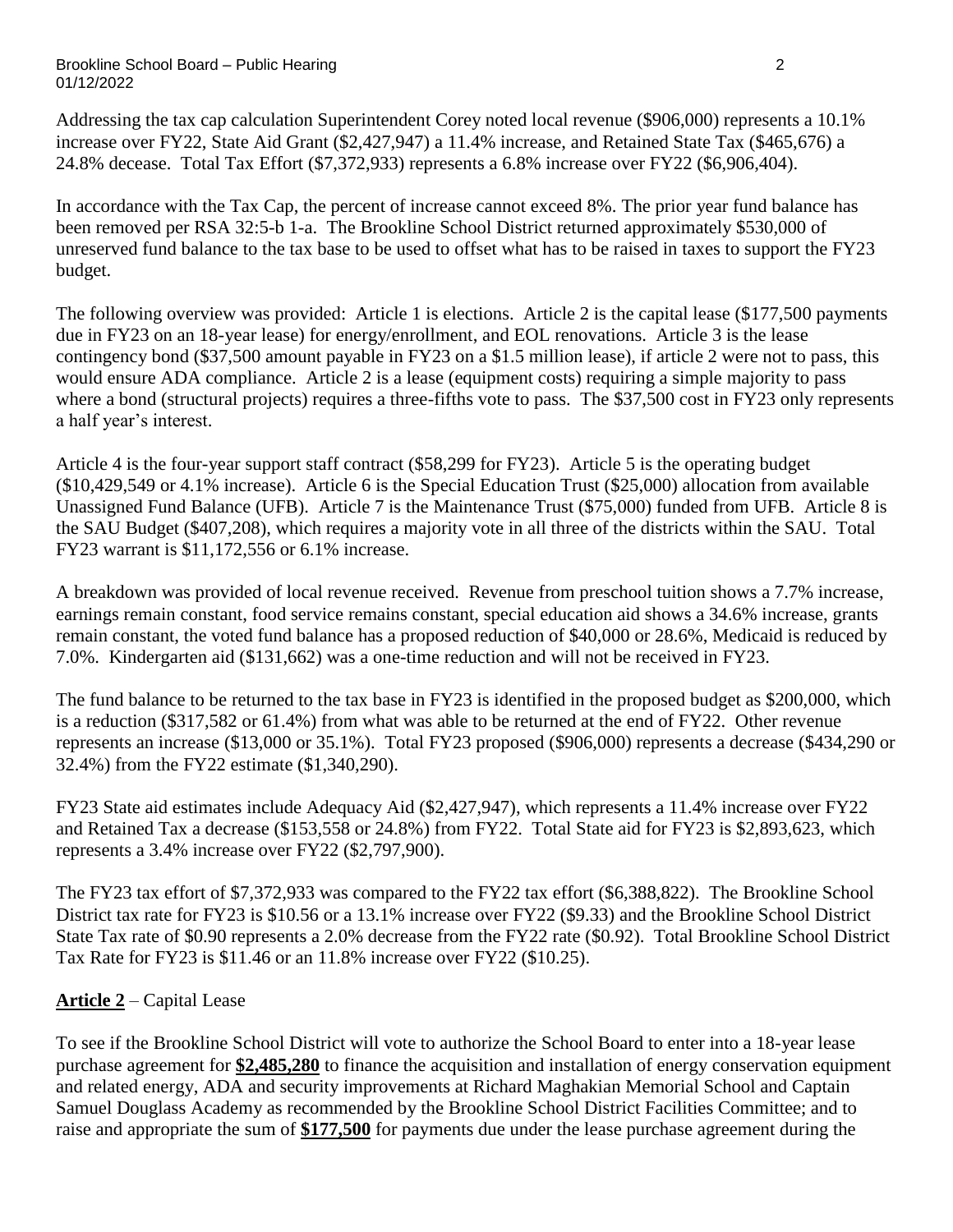2022-2023 fiscal year. This lease purchase agreement will contain an escape (non-appropriation) clause. (Majority vote required.).

## **Estimated Net Tax Impact - \$0.25/\$1,000**

The project consists of LED lighting, efficiency controls (DDC), elevator, restructuring lower level, security, room renovations and ventilation, and ceilings at RMMS and LED lighting, efficiency controls (only on new boiler installation) and central boiler system LP at CSDA (approaching end of useful life). Identified were costs, savings and potential rebates for each of the components of the project. The total cost for RMMS would be \$1,915,520 with an energy savings of \$18,000 and potential rebates of \$69,000. Total cost for CSDA would be \$569,760 with energy savings of \$30,000 and potential rebates of \$90,000. Total project cost is \$2,485,280 with energy savings of \$50,500 and potential rebates of \$171,000.

Project would achieve ADA compliance and would include an elevator, a multitude of security improvements and restructuring what is currently the main entrance to RMMS.

**Article 3** – (Contingent Article) – ADA Elevator/Security Improvements

In the event that Article 2 is not approved, to see if the Brookline School District will vote to raise and appropriate the sum of **\$1,500,000** for the purchase and installation of an ADA compliant elevator and related entry-way/security improvements for Richard Maghakian Memorial School as recommended by the Brookline School District Facilities Committee; and to authorize the issuance of \$1,500,000 of bonds or notes in accordance with the provisions of the Municipal Finance Act (RSA Chapter 33); and to authorize the School Board to issue and negotiate such bonds or notes; and to raise and appropriate and additional sum of **\$37,500** from taxation for debt service payments payable on such bonds or notes during the 2022-2023 fiscal year. (2/3 ballot vote required).

Tax impact is based on the \$37,500 not the full price of the bond, which would be seen in year 2.

## **Estimated Net Tax Impact - \$0.05/\$1,000**

With this article, looked at would be the elevator and security improvements. That is the total restructuring of the lower level. When entering the main entrance, you would enter into a new security area and office. Off of that would be a new school library. The existing library would be converted into two classrooms. There would also be an elevator installed making the entire building ADA compliant.

Testimony in Favor - None

Testimony in Opposition - None

Brian Rater, Chair, Brookline Finance Committee, questioned the efficiency controls for RMMS; specifically, the cost of \$234,910 and the projected energy savings of \$5,500/year. Depending on whether or not the rebate is achieved, the Return on Investment is 42 years. That equipment would need to be replaced long before that time.

Superintendent Corey stated the controls would be in place and the ventilation and other heating units put before the voters in a subsequent year. This would provide all of the infrastructure necessary when the new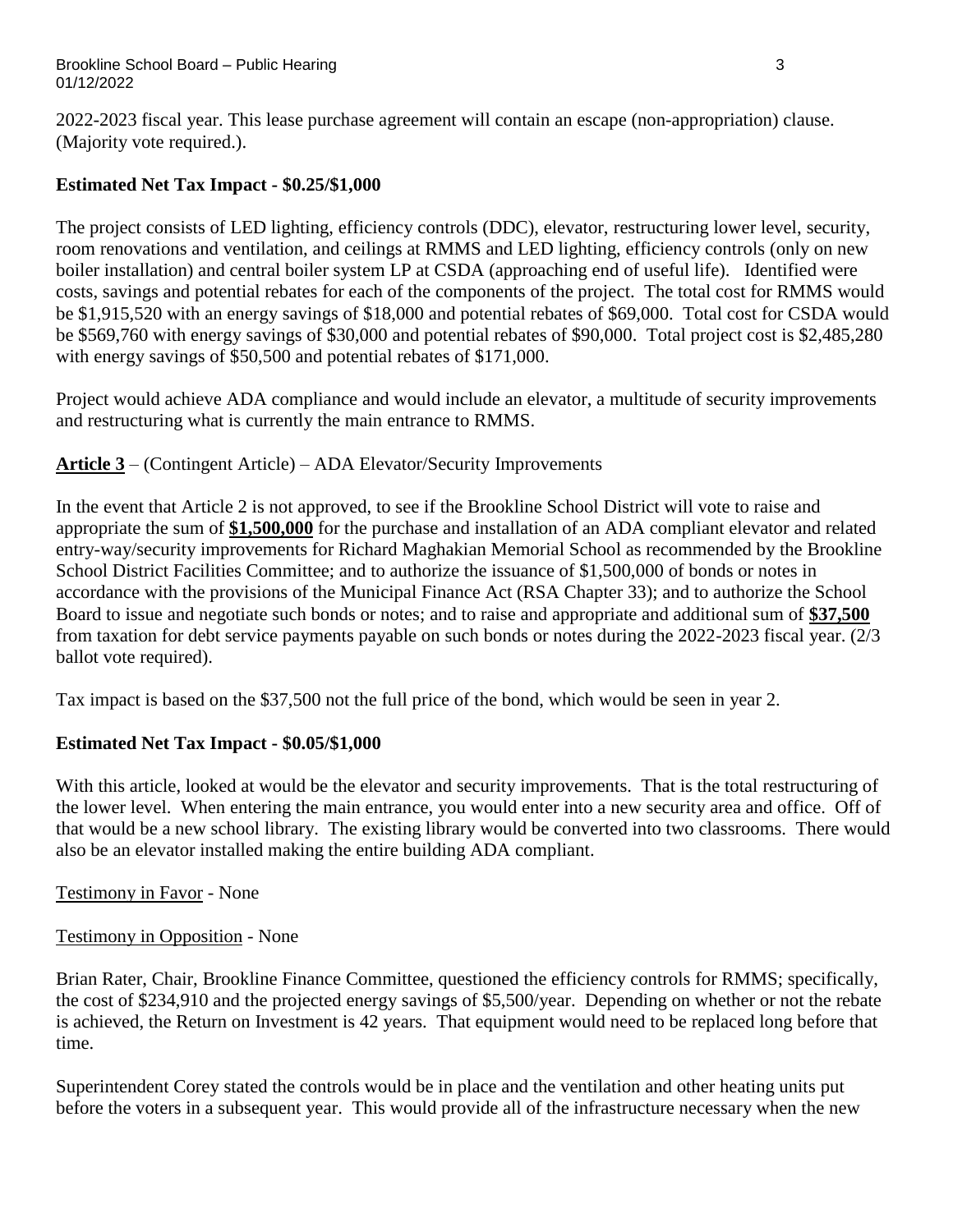#### Brookline School Board – Public Hearing 4 01/12/2022

heating units/ventilation is put in. By including it in phase I it will increase the efficiency of the boilers and the energy savings will increase over time when the other phases are completed.

At some point, the ventilation system has to be changed at RMMS. The conscious decision was made not to replace the boilers at this time given their age. The building is currently being run off of residential boilers, which are inefficient for the building. The system that would be put in for controls would also allow for upgrading when new boilers are installed down the road.

Chairman Haag commented one thing that struck him during the meetings with the contractor was the potential rebates being conservatively identified. There is a high level of confidence the rebates will be achieved. Asked if that is a fair statement, Superintendent Corey stated his belief it is. He spoke of discussions at the State level around energy, rebates, etc. The desire was not to make unrealistic projections not knowing exactly where the State will go.

Asked why fund balance would be considered revenue, Kelly Seeley, Business Administration responded that is the way the district has to calculate its paperwork to the Department of Revenue Administration.

Chairman Haag asked for clarification of Retained State Tax. The Statewide Education Property Tax (SWEPT) calculation passed by the Legislature will impact the FY23 budget. There was a change made that will reduce the statewide education property tax. Typically \$363 million is collected across the State and every community gets back dollar for dollar what they put in. It is estimated based on equalized value of the community and paid back based on assessed value without utilities. That amount has been \$363 million for a very long time. Last year the Legislature passed an RSA (for one year) identifying the amount to be collected for FY23 as \$262 million. At face value that concerns some of us; if you are collecting less that means we still have to cover our budget with less funding. What the law now says is that \$100 million less will be collected and the State will cover that \$100 million.

The \$262 million goes into the Educational Trust Fund, which has a balance of about \$1 billion, which is comprised of the Statewide Education Property Tax, lottery, tobacco taxes and things like that. The State has full confidence that the balance of that Educational Trust Fund will cover the \$100 million and for one year only the Statewide Education Property Tax is going to be reduced. The offset is on the Adequacy side. We will see the Statewide Education Property Tax go down and Adequacy Aid go up a bit. It is dependent on enrollment and Average Daily Membership (ADM).

### Testimony in Favor

### John Galeazzi, 110 North Mason Road

Asked if the Board was voting to do the capital improvements because of an issue or to gain efficiencies. Superintendent Corey responded at RMMS being looked at is an aging building and aging infrastructure (60 years old and has been addressed in pieces over time), e.g., residential boilers. This project starts the district on a more formal process of bringing the building current. A similar program is being completed in the Hollis Schools District where their buildings are about the same age as the Brookline schools. The project being completed in Hollis will result in decades of additional use. One of the reasons there is less work being proposed at CSDA is because it is a 20-year-old building and its infrastructure is in much better shape. The only piece that really needs a significant upgrade is the boiler; one boiler plant that has an extreme workload. It is likely we will look for a dual boiler system to avoid taxing the system on a daily basis during extreme weather like is being experienced currently.